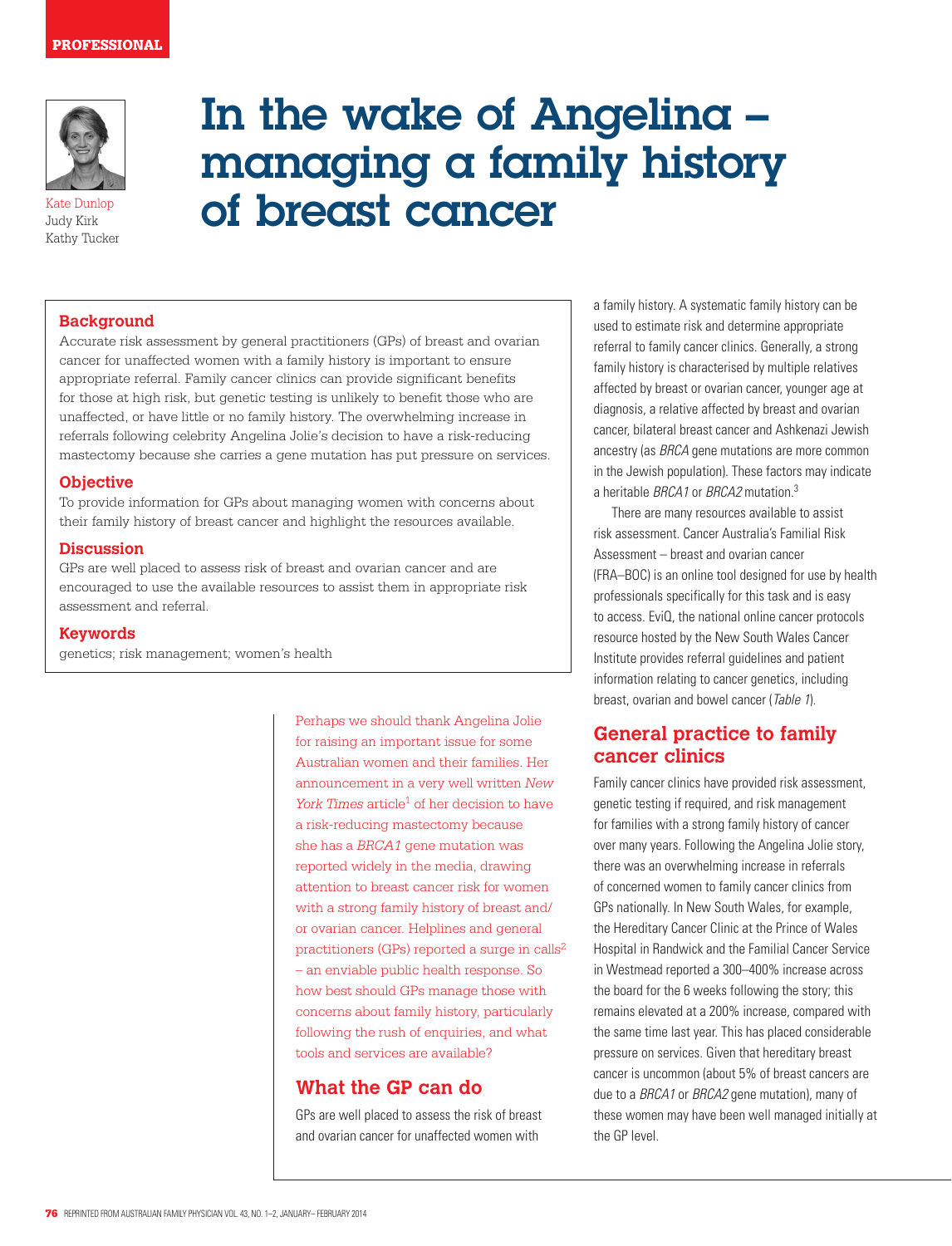Unfortunately, stories of celebrities having a genetic test to clarify their risk may promote the idea that every woman might benefit from such a test. Community knowledge is limited, so many women think that there is a simple blood test that will either detect breast cancer or provide an accurate level of risk but genetic testing is not that simple.

# **Genetic testing process for cancer predisposition**

In family cancer clinics, tools are used to calculate the mutation detection rate. If there is at least a 10% chance of finding a causative gene mutation, genetic testing costs are covered by state health departments if ordered by a genetic specialist (they are not available under Medicare). The usual process for genetic testing for cancer predisposition involves:

- a mutation search a blood test in an affected family member to determine if a mutation in BRCA1 or BRCA2 is present
- a predictive test, which is available to family members only when a mutation has been found, to determine whether they have the family mutation
- founder mutation testing may be offered to individuals with a high population frequency of BRCA mutations and any family history of breast or ovarian cancer.

As the Jewish community has a 2.5% carrier

frequency of two BBCA1 mutations and one BRCA2 mutation, testing an individual with Jewish ancestry and any family history of breast or ovarian cancer for those three specific mutations is relatively cheap.<sup>4</sup> The mutation detection rate is dependent on the strength of the family history.

At present, even in families with a strong family history of breast cancer, the mutation detection rate for BRCA1 and BRCA2 in the absence of ovarian cancer is 10–15%,<sup>5</sup> and if ovarian cancer is present it is about 50–55%.6 Such testing is often uninformative in that it has not detected a genetic cause for the family, and yet there is still a genetic risk. These family histories may eventually be attributed to a combination of mutations. Recent data suggest multiple genes of minor and moderate effect interact to cause familial cancer.7

Australia is fortunate to have the Kathleen Cuningham Foundation Consortium for research into familial breast cancer (kConFab), one of the world's best resources for research into familial breast cancer, enabling on-going research in this area (*Table 1*). For the unaffected woman with little or no family history, publicly funded genetic testing is not available because such a test is unlikely to find a **BRCA** gene mutation and her risk would be better assessed using her family history. Consumer resources for individuals concerned about having a family history of cancer are listed in Table 1.

Predictive testing can be done when a cancerpredisposing gene mutation has been found in the family. It is available to all adult relatives, funded again by the public system, provided appropriate pre- and post-test counselling are available, which should cover all of the medical management and psychosocial aspects of such testing. There are pros and cons associated with genetic testing of patients, which include how to manage unexpected findings, findings of variants of unknown significance, the potential for family conflict and challenging decisions around risk management. For all cancer-related genetic tests this process should result in fully informed and documented consent outlined in the Human Genetics Society of Australasia (HGSA) guidelines and there are a number of decision aids available for individuals regarding genetic testing (Table 1).

# **Risk management**

For the right person, genetic testing and risk management can have significant benefits. A woman with a BRCA1 gene mutation, such as Angelina Jolie, has a very high risk of breast and ovarian cancer. Removal of the ovaries and fallopian tubes at about the age of 40 years (after child-bearing) almost completely removes the risk of ovarian cancer and will halve the risk of breast cancer (even when hormone replacement is given up to age 50 years).<sup>6,8, 9</sup> Risk-reducing salpingooophorectomy (RRSO) is the single most important

| <b>Table 1. Health professional and consumer resources</b>                                              |                                                                                                                                                                                                                  |
|---------------------------------------------------------------------------------------------------------|------------------------------------------------------------------------------------------------------------------------------------------------------------------------------------------------------------------|
| <b>Health professional resources</b>                                                                    | Website                                                                                                                                                                                                          |
| FRA-BOC: Cancer Australia's online Familial<br>Risk Assessment - Breast and Ovarian Cancer              | http://canceraustralia.gov.au/clinical-best-practice/gynaecological-cancers/<br>familial-risk-assessment-fra-boc                                                                                                 |
| $EviQ$ – national online cancer genetics protocols                                                      | https://www.evig.org.au/                                                                                                                                                                                         |
| Kathleen Cuningham Foundation Consortium<br>for research into Familial Breast Cancer                    | http://www.kconfab.org/Index.shtml                                                                                                                                                                               |
| National Directory of Family Cancer Clinics                                                             | http://www.genetics.edu.au/Genetics-Services/family-cancer-services                                                                                                                                              |
| The Human Genetics Society of Australasia<br>(HGSA)                                                     | http://www.hgsa.org.au/resources/hgsa-policies-and-position-statements.                                                                                                                                          |
| <b>Consumer resources</b>                                                                               | Website                                                                                                                                                                                                          |
| Consumer brochures<br>NSW: What if I have a family history of cancer?<br>Victoria: Cancer in the family | http://www.genetics.edu.au/Publications-and-Resources/<br>PublicationsBrochuresandPamphlets/WhatifIHaveaFamilyHistoryofCancer.pdf<br>http://www.cancervic.org.au/downloads/cpc/cancer_in_the_family_brochure.pdf |
| Information and Decision Aids for patients and<br>families with a strong family history                 | http://www.genetics.edu.au/Publications-and-Resources/<br>PublicationsBrochuresandPamphlets/individualsnandfamiliescancerresources                                                                               |